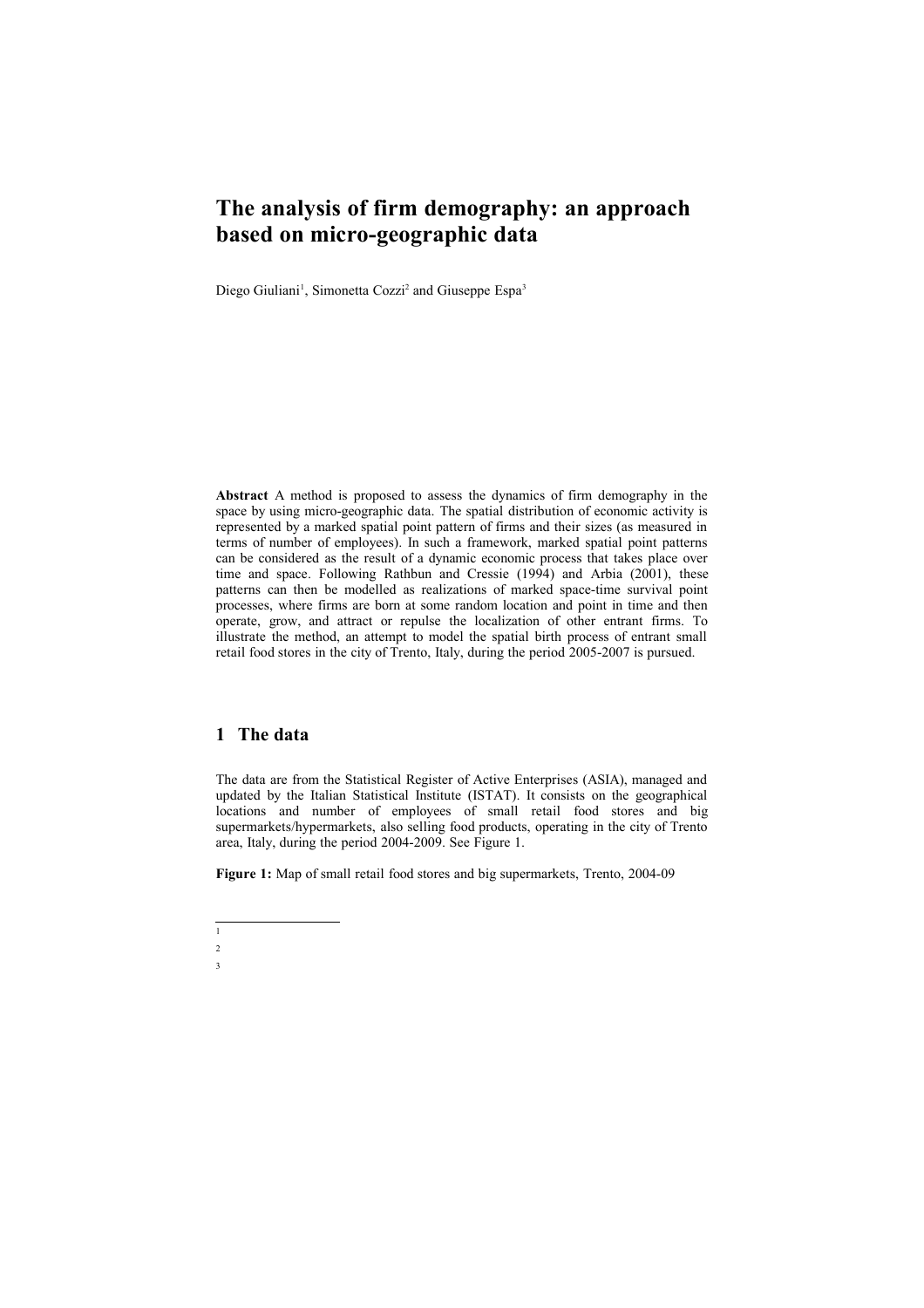

#### **2 A spatial birth process**

The observed spatial point pattern of births of entrant small food stores is assumed to be the realization of a process conditional on the observed locations of existing small food stores and big supermarkets. On the basis of this assumption, we estimate a model to verify the consistency of the economic stylized fact which postulates that big supermarkets inhibit the birth of small food stores in the nearby locations while, by the effect of positive spatial externalities, the presence of small food stores attracts the location of other small food stores.

Following the modelling framework originally proposed by Rathbun and Cressie (1994) and resumed by Arbia (2001), the spatial birth phenomenon of the new entrant firms during period 2005-2007 is modeled by the means of an inhomogeneous Poisson Cox process (see Diggle, 2003) with random intensity function parametrically specified as

$$
\lambda(x) = \exp\{\alpha + \beta_{ss}n_{ss}(x) + \beta_{bs}n_{bs}(x) + \beta_{at}n_{af}(x)\},\
$$

where  $\mathcal{B}_s$ ,  $\mathcal{B}_s$ ,  $\mathcal{B}_d$  are parameters to be estimated. The intensity function  $\lambda(x)$  expresses the expected number of random points located inside an infinitesimal region centered at location *x*. Then, by definition, higher is  $\mathcal{A}(x)$ higher is, on average, the concentration of firms located around location *x*. Variables  $n_{\rm ss}(x)$  and  $n_{\rm bs}(x)$  measure, respectively, the overall number of employees of the small food stores and big supermarkets, existing from before 2005, located around the arbitrary point *x*. Variable  $n_{\text{af}}(x)$  represents a proxy for the unobserved spatial heterogeneity, which is needed in order to control for the effects of unidentified sources of territorial variability. By assuming that the unobserved exogenous factors affecting the location choices of the economic agents (such as environmental limits, the presence of useful infrastructures or the proximity to communication routes) are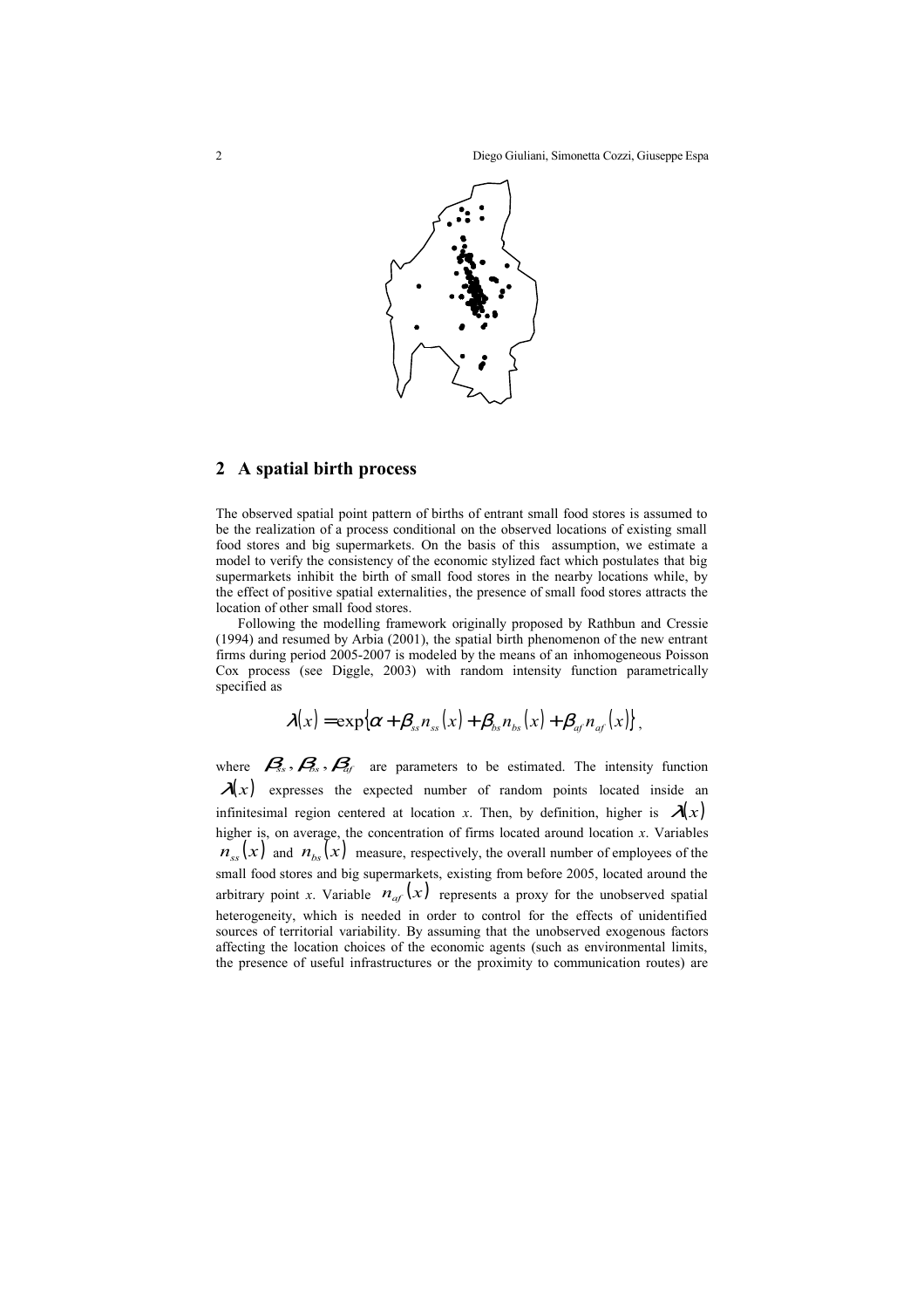substantially the same for all economic sectors, variable  $n_{\alpha} (x)$  is constructed as the overall number of employees of all firms of all industries, operating from before 2005, located around the arbitrary point *x*.

The model is based on the working assumption that the economic agents operating before 2005 are fixed at their observed locations. As noted by Arbia (2001), this hypothesis is consistent with Krugman's idea of "historical initial conditions" (Krugman, 1991).

The logarithmic transformation allows to estimate the model parameters by maximizing the log-pseudolikelihood (see Besag, 1975) for  $\mathcal{A}(x)$  based on the observed locations *x*. In order to maximize the log-pseudolikelihood and then obtain asymptotically unbiased estimates of the  $\mathcal{B}_{ss}$ ,  $\mathcal{B}_{ds}$ ,  $\mathcal{B}_{af}$  's parameters we rely on the technique proposed by Berman and Turner (1992). As shown by Strauss and Ikeda (1990), maximum pseudolikelihood is equivalent to maximum likelihood in the case of a Poisson stochastic process. Therefore, it is possible to test for the significance of the model parameters by using standard formal likelihood ratio criteria based on the  $\chi^2$  distribution.

## *2.1 Results*

The maximum pseudolikelihood estimates of the parameters are shown in Table 1.

**Table 1:** Estimates for the Poisson Cox spatial birth process of new small food stores

| <b>Parameter</b>                                | <i><b>Estimate</b></i> | <b>Standard Error</b> | Z-test |
|-------------------------------------------------|------------------------|-----------------------|--------|
| $\alpha$                                        | $-18.816$              | 0.8614                |        |
| $\beta_{\!ss}$                                  | 0.075                  | 0.0233                | **     |
| $\mathcal{A}_{\!\scriptscriptstyle\mathit{ss}}$ | $-0.026$               | 0.0073                | ***    |
| $\mathcal{B}_{\!_{\!a\!f}}$                     | 0.001                  | 0.0003                | ***    |

The positive value of the estimate of  $\mathcal{B}_{s}$  implies that births of small food stores are positively dependent on locations and sizes of the existing small food stores, while the negative value of the estimate of  $\mathcal{B}_{s}$  indicates that they are negatively dependent on locations and sizes of the existing big supermarkets. Therefore, the probability of the birth of new small food stores is higher in the locations characterized by the near presence of other existing small food stores, which uncovers the working of positive spatial externalities. On the other hand, such probability is lower in the locations characterized by the near presence of existing big supermarkets, which uncovers the working of negative spatial externalities.

In order to test for goodness of fit of the estimated model we rely on Monte Carlo simulation. The adequacy of model to the observed data is visually represented (Figure 2) by the behavior of the empirical inhomogeneous *K-*function (Baddeley *et al*., 2000) of the observed points against the behavior of confidence bands derived from 999 simulations of the estimated inhomogeneous Poisson Cox model. The graph